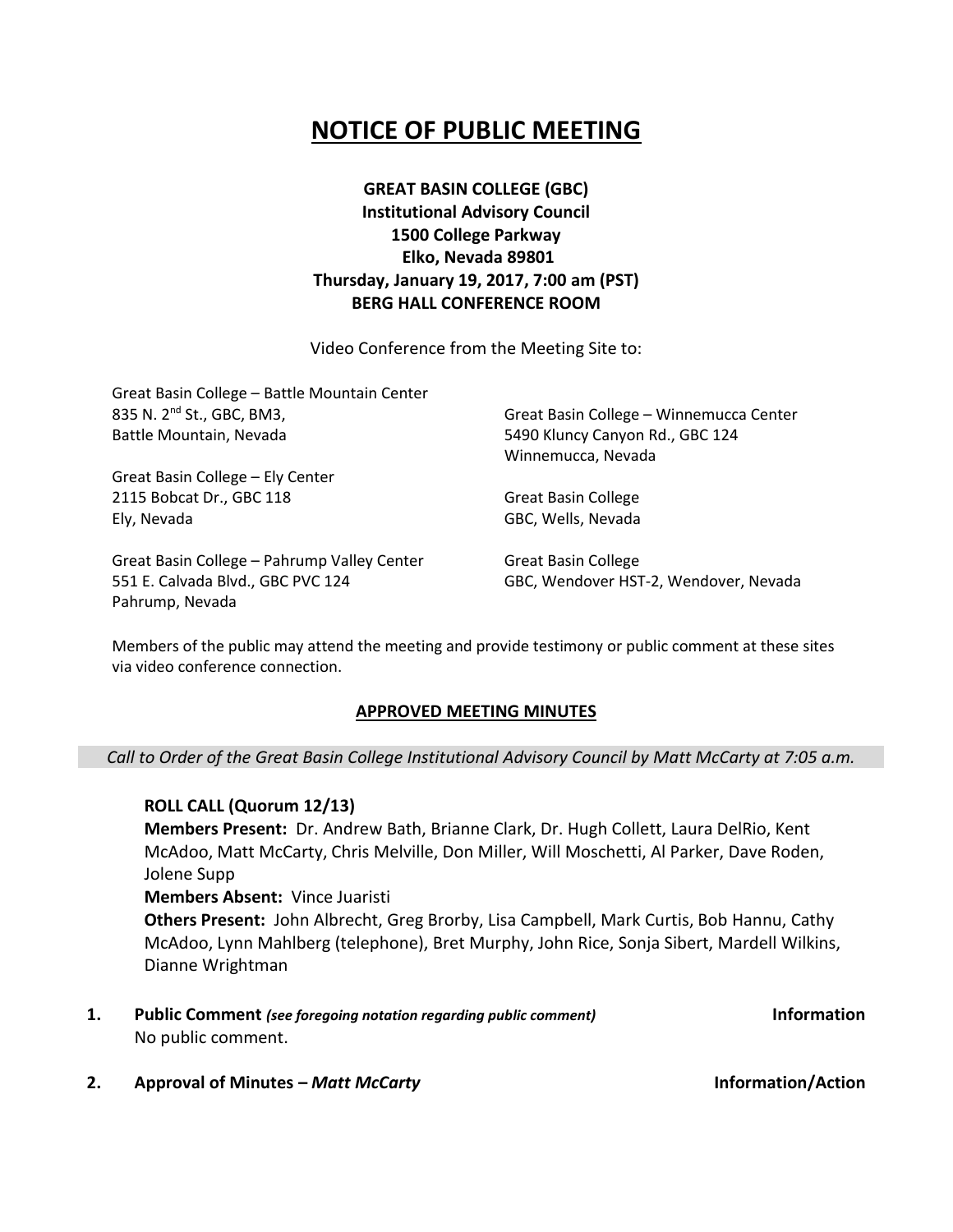GBC Institutional Advisory Council reviewed the minutes of the GBC IAC meetings on September 15, 2016 and November 17, 2016. **MOTION:** by Dave Roden to approve both meeting minutes; motion seconded by Don Miller; discussion followed. Kent McAdoo clarified his comments to the November 17, 2016 meeting minutes on page 4, item 7 to state that keeping the list of required qualified skills short and the preferred qualifications list longer will broaden the applicant pool. That change will be made to the November meeting minutes. Motion was **APPROVED** with that change.

# **3. President's Report –** *Dr. Mark Curtis* **Information**

GBC President Mark Curtis provided the GBC IAC with updates on college activities. He noted that the Governor's State of the State was encouraging as the Governor supported virtually every aspect of the requested budget from NSHE. Assuming that most if not all gets approved by the Legislature we will finally be climbing out of the hole. President Curtis appreciates the Governor making higher education a priority. If all goes well we will be able to increase our CTE programs and add some staff.

- A. Presidential Search The search is moving fairly quickly now. Six Regents will serve on the search committee: Sam Lieberman (chair), Andrea Anderson, Carol Del Carlo, Jason Geddes, Cathy McAdoo, and Allison Stephens. The search committee also has twentythree advisory members consisting of GBC staff and community members. By NSHE Code the committee will have five faculty members, one classified representative, one student representative, one alumni and various community members. President Curtis stated that they did hear loud and clear at their November visit that the community wanted a national search and not an interim president. They took our wishes to heart. The first search committee meeting is scheduled for February  $1<sup>st</sup>$  in the HTC 120 at 3:00 p.m. and the public is welcome to attend. President Curtis is organized and making notes for the next president on some of his observations and things they need to know to get a running start for a successful presidency at GBC.
- B. Pahrump Land Acquisition President Curtis reported that the process of acquiring the land in Pahrump began fifteen years ago. Two years ago the Southern Nevada Land Bill was passed and we were supposed to take possession of the land within 180 days. It took another two years and twenty-six days to finally get the land. We now have the Memo of Understanding with the BLM and the Land Patent. There are some restrictions in that it must be for educational use. We also must leave much of the land in a natural state for the Desert Tortoise. We will need to go to Pahrump to meet with community leaders for a ground breaking or celebration of some sort and talk about an initial fundraising campaign for a campus. In twenty years there should be a campus down there that is very similar to the one in Elko.
- C. Questions/Answers None.

# **4. GBC Foundation Update –** *Greg Brorby* **Information**

GBC Foundation Director provided an update on Foundation activities. Greg Brorby reported the Annual Campaign letters were sent in December. There was an 11% response with 4%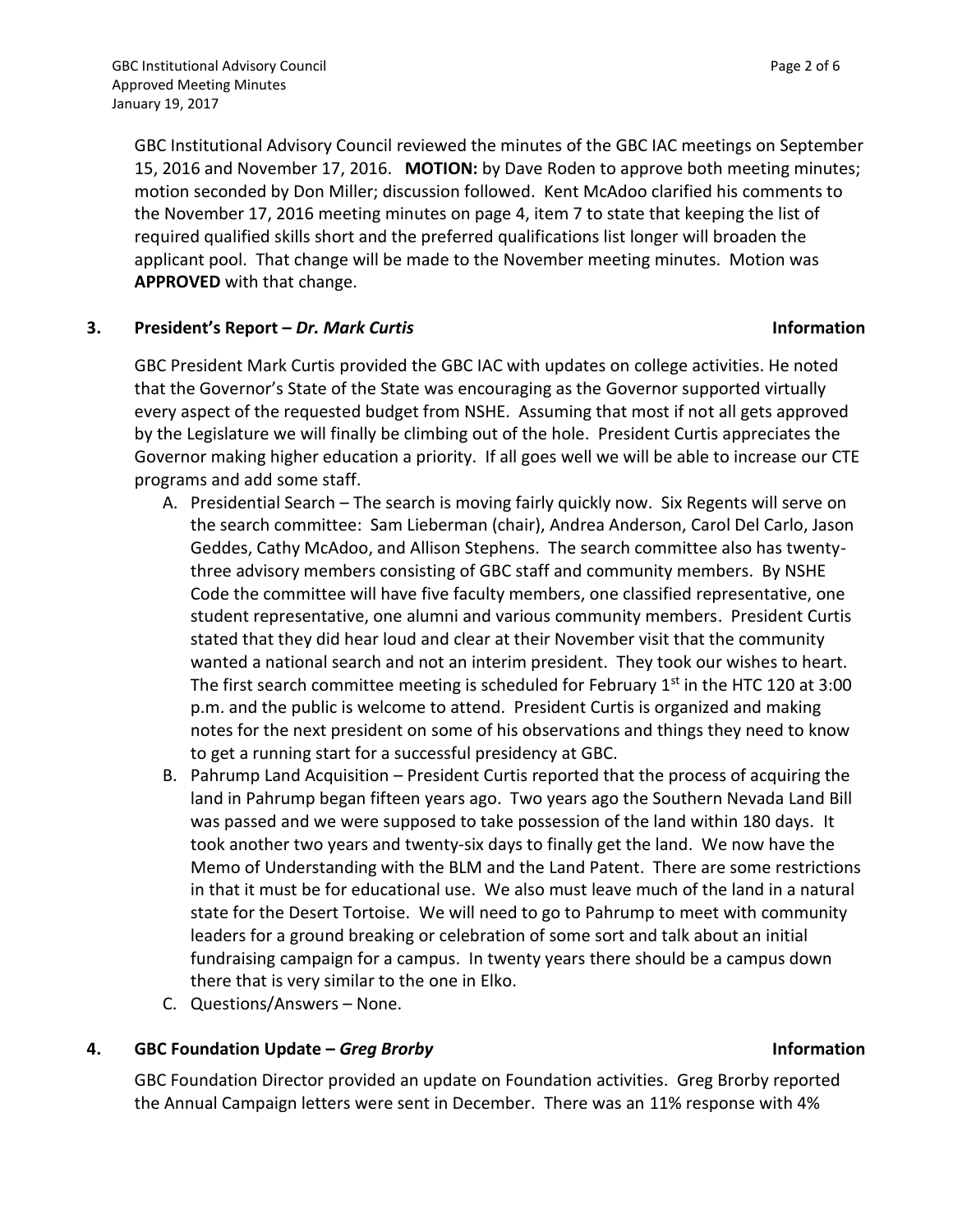**Information** 

responding with a donation. The online giving module has been fruitful as well raising \$6,000 already. The Foundation will be conducting an Employee Campaign with at "Give A Day's Pay" theme as part of GBC's Golden Anniversary.

# **5. Board of Regents' Community College Committee Update –** *Matt McCarty*

GBC IAC Chair Matt McCarty gave an update on the previous meeting of the NSHE Board of Regents' Community College Committee meeting and the meeting of the IAC Chairs. The last GBC IAC meeting did not have a quorum, but Matt did take some of the comments as information to the Community College Committee meeting. Here was Matt's report to the committee: GBC IAC desires regarding the search for President for Great Basin College. The unanimous consensus from the IAC members present at our meeting last week is to prepare for a consultant for a national search immediately. Given the timeline when Dr. Curtis was hired, we feel that there is no reason a President cannot be in place by the time that Dr. Curtis retires. We urge the Board to find a solution that will move at an efficient and accelerated timeline, allowing for Great Basin College to have a permanent President in place by July 1. There was also extreme frustration with the short notice of last month's visit to Elko by Chair Trachok, Chancellor White and Mr. Woodbeck. We know that trips to Elko are rare and the ability to visit in person with these additional advocates for GBC is highly valued. While we greatly appreciate the time given, the 3-day notice was insufficient for many people to attend the meeting. It was received by some as an attempt to prevent open discussion. We respectfully request a longer notice on the next visit to Elko. Frank Woodbeck did apologize about the timing of the meeting. The Community College Committee talked about a leadership conference in Las Vegas in September 2017 that the IACs will be invited to speak on behalf of what we are doing. Nancy Brun presented on CSN initiatives and shared services. There was a formal approval of timing of chair and vice chair of all of the IACs so the IACs weren't changing during a legislative session. Mission differentiation was discussed. The other IACs are looking for more robust activities. Maybe we can take the charge and lead on in what the IACs can do going forward.

# **6. Muses About Education –** *Hugh Collett* **Information**

IAC member, a GBC Founder and Distinguished Nevadan, Dr. Hugh Collett has been writing what he calls his Muses on a wide range of subjects for much of his adult lifetime. He presented his "Muses About Education." This is a collection of thoughts, ideas and philosophies he has written about education, the community college, GBC and other related topics over the past 50 years. Dr. Collett thought it might be of value and comes from his perspective and personal knowledge of the college. It is just ideas and not meant to convince anyone of anything. Every viewpoint is different and he very humbly offered his muses for the group's enjoyment. President Curtis stated we will make sure the GBC Library receives a copy for future generations.

### **7. Institutional Advisory Councils –** *Hugh Collett & Mark Curtis* **Information/Action**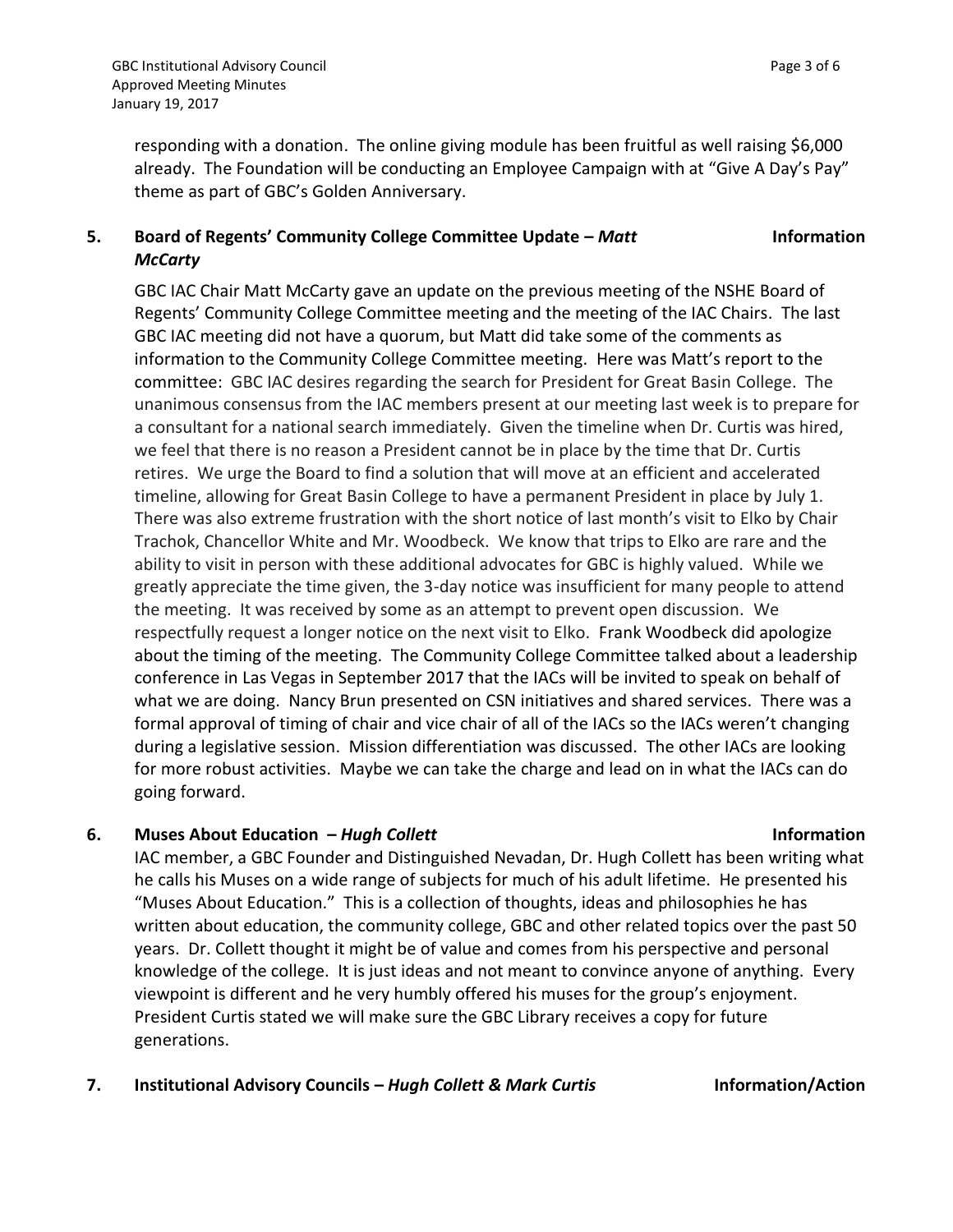IAC member and GBC Founder, Dr. Hugh Collett and GBC President Mark Curtis discussed the benefits and liabilities of having the IAC's subject to Nevada's Open Meeting Law and how the IAC's as presently conceived could be more useful and their efforts more meaningful to the Board of Regents. GBC has had an Advisory Board for more than 40 years. With the formalization of the IACs we have become subject to Open Meeting Law. Dr. Collett stated the Advisory Board was originally the governing board for the college. After a few years it was turned over to the Board of Regents. The Advisory Board then continued as a think tank between the community and the community college. During times it was quite valuable and other times nothing of significant happened. It had a free flow of thoughts and ideas. Ideas are a very fleeting thing. All of us have awakened at night and had a very good idea and by morning you have forgotten it. The Open Meeting Law has abolished that free flowing of ideas. For that reason Dr. Collett would like the Board of Regents to exclude the IACs from the Open Meeting Law as it prohibits us from doing what we need to do. We need flexibility to be able to change quickly with the needs of the community. President Curtis added that not a single thing of substance has come out of the IACs since its creation under the Board of Regents. It has be a lot of talk and no action. The idea is if there is never going to be anything that ends up as an action item at the Community College Committee from the IACs then why subject them to the Open Meeting Law. If all we do is provide information and nothing will be acted on why can't we go back to the way it was originally. One of the reasons for the change in the reporting structure for the Advisory Boards was the community college in Las Vegas was not reacting to what the community needed. Andy Bath firmly believes and agrees that the IACs are inhibitive in out of the box thinking that is necessary for community colleges. Matt McCarty talked with a staff member of the Attorney General's office about the IACs having to follow the Open Meeting Law and some of the frustrations. His comment back was that based on what the IACsdo which is advisory in nature we shouldn't have to be under the OML. However, since we report to the Board of Regents we must follow OML. If we reported to the President or the Chancellor then we would not have to follow the OML. If most of what we are doing is discussing ideas then perhaps we should be having workshops where it's more of a free discussion and where the agenda is looser. John Albrecht said for a workshop you would need to add the same wording that the Board of Regents uses for their workshops that would allow free flowing ideas. You could actually have an agenda item at every meeting that encourages free flowing discussion of ideas with no recommendations. If you think that there is going to be a recommendation that comes out then have another meeting in a week to put forth the recommendation. Will Moschetti stated that the interaction of our current Regent who is attending the meeting today is great and will help. Regent Cathy McAdoo added her goal is to hear from the colleges and universities and their IACs and represent all of the entities well. Dr. Collett said another part of Open Meeting Law is that you are prohibited from speaking outside of meetings. John Albrecht said that you may speak if there is not a quorum gathered. President Curtis wanted to add that we have many other advisory groups on campus for programs who have a great deal of influence and do not have to follow Open Meeting Law. The distinction with these advisory groups is that they report to the head of the program, president, or Chancellor. If a committee reports to the Board of Regents it must follow the Open Meeting Law. Dr. Collet would like to see us return to reporting to the President. Jolene Supp asked about who and how people are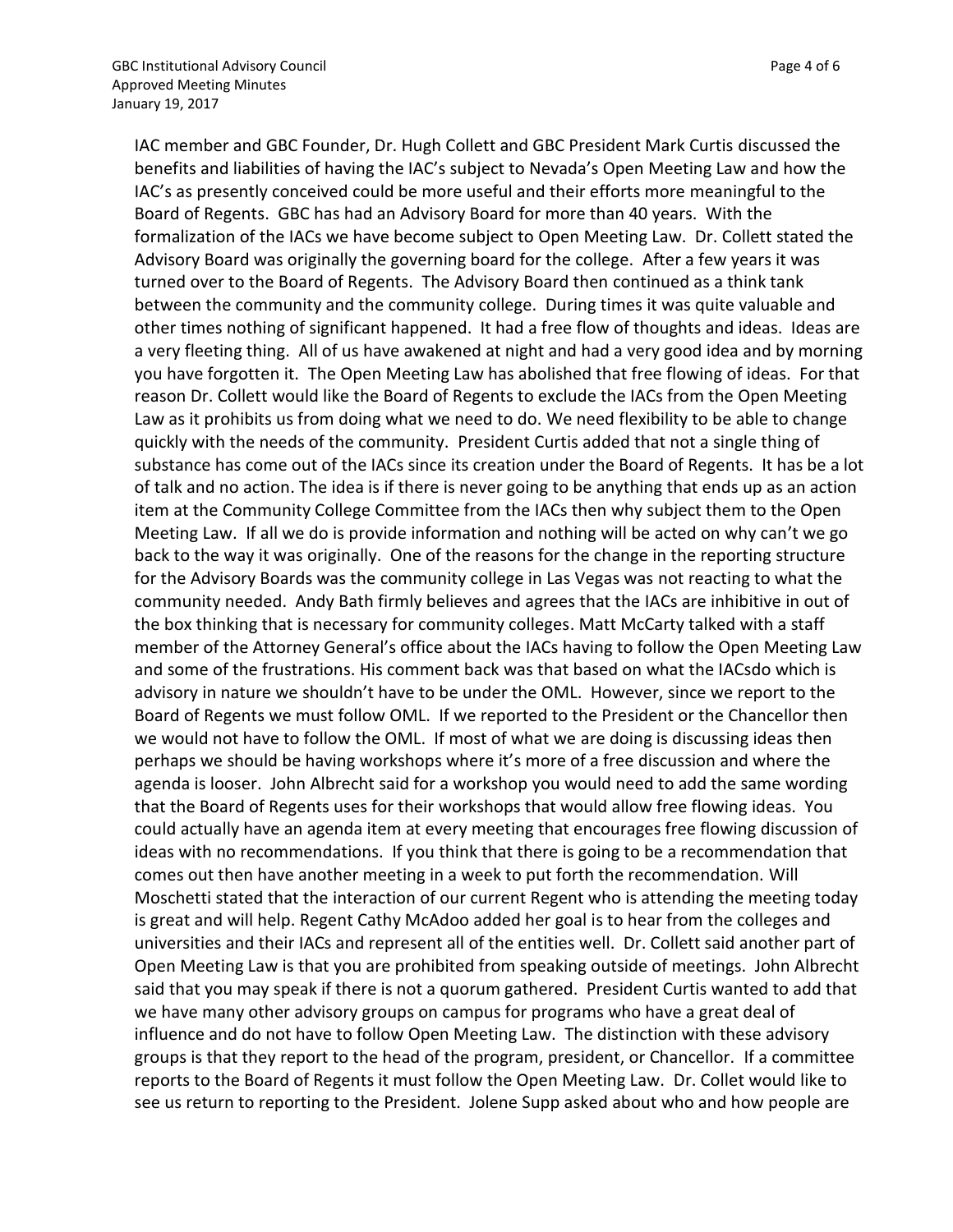appointed to the IACs. The president of each institution makes recommendations to the Board of Regents chair for his/her approval. One thing to keep in mind is the president can always call up an individual to talk about a challenge the college is having and ask for their advice. Also, anyone can speak during public comment. Matt McCarty said there is potential for action on this item. However, do we want to do anything controversial at this time with a new presidential search going on, the upcoming legislative session, and the state college initiative? **MOTION:** by Kent McAdoo that a standing agenda item to allow free flowing talk be added to the IAC meeting agendas; seconded by Will Moschetti; discussion followed. Jolene feels that we should get some more legal input into this because then the public would not know the intent of the agenda item i.e. whether it is budget related or other. John Albrecht said he can investigate what the other three IACs do at their workshops and we should model what they do. Motion was amended to include directing staff and John Albrecht to investigate what the other three IACs are doing at their workshops and to model what they do. Motion was **APPROVED.**

# **8. Vice President Reports and Questions Information**

The GBC Vice Presidents reported on activities in their areas.

- A. Academic Affairs/Student Affairs Lynn Mahlberg thanked Dr. Collett for his muses. She reported a 5% increase to the FTE. We currently have 1933 FTE and 3493 students. We will now be offering classes in Tonopah at the old high school. Financial Aid nights are happening all across our service area.
- B. Business Affairs Sonja Sibert reported on the WorkDay implementation at all NSHE institutions. WorkDay is still scheduled to go live in October 2017. There is a pre-budget legislative hearing scheduled for January 25.

# **9. Member Report Information**

Each committee member will be given an opportunity to provide a verbal report.

- A. Ely Dr. Andrew Bath reported that Bill Kingston, a fifteen year maintenance employee, has retired so a new person has been hired. A month ago the first swim meet was held at the new community.
- B. Elko Brianne Clark left the meeting at 8:45 a.m. no report.
- C. Elko Dr. Hugh Collett no report.
- D. Battle Mountain -
- E. Wells Laura DelRio no report.
- F. Washington DC Vince Juaristi no report.
- G. Pahrump Al Parker thanked Dr. Curtis on the work he did on the land deal. After more than fifteen years of work they got news from Dr. Curtis a week ago that it is finally come to fruition. There is a group that will be engaged moving forward.
- H. Elko Kent McAdoo no report.
- I. Elko Matt McCarty reported the Chamber Government Affairs Committee is tracking legislation so let him know if you want a specific bill tracked.
- J. Wendover Chris Melville no report.
- K. Elko Don Miller no report.